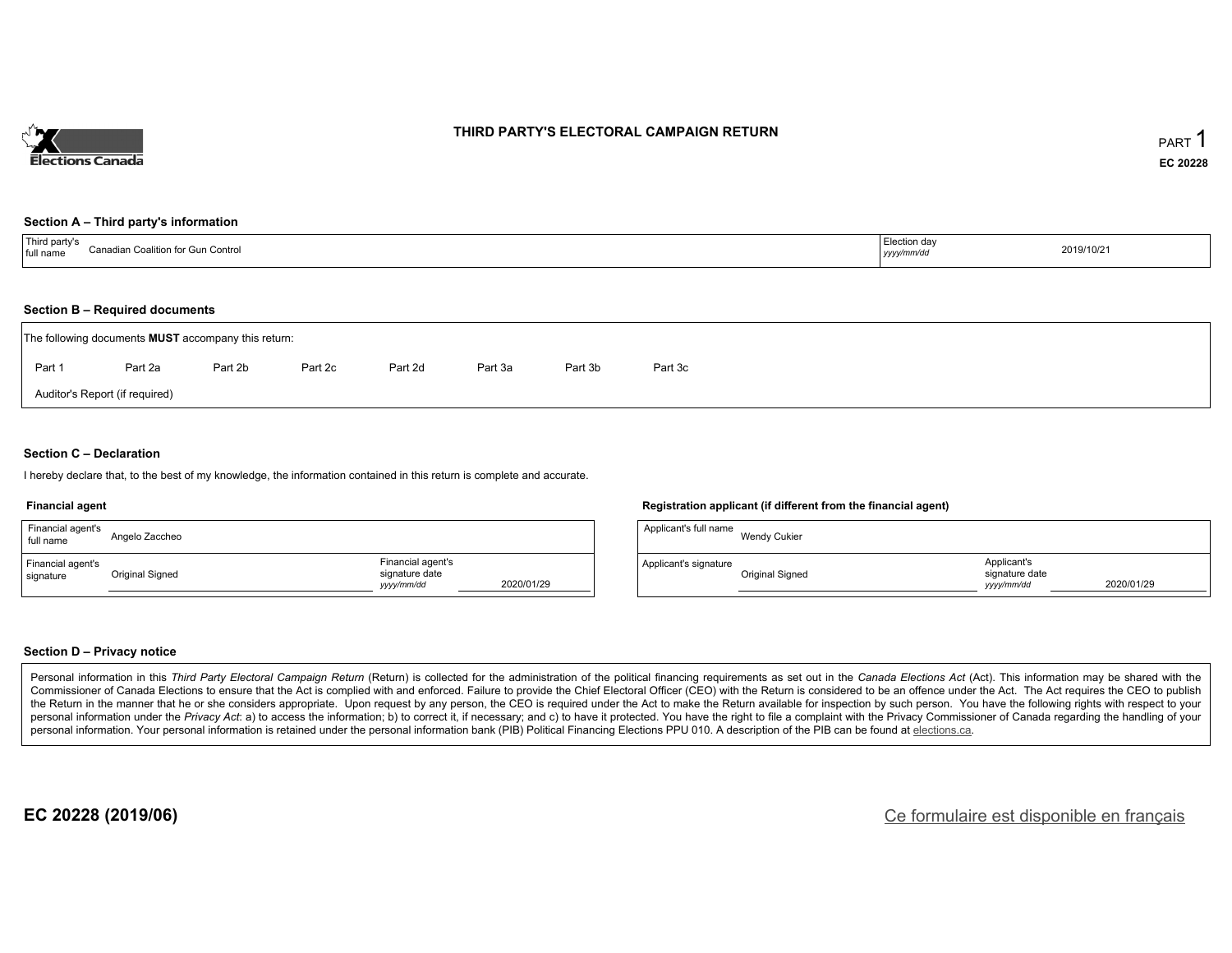

### **THIRD PARTY'S ELECTORAL CAMPAIGN RETURN HIRD PARTY'S ELECTORAL CAMPAIGN RETURN<br>Statement of monetary contributions received PART 2a PART 2a**

**EC 20228**

| No. | Full name                                                                           | <b>Street</b><br>no.                             | <b>Street</b> | Apt. | City | Prov./<br>Terr. | Postal<br>code | Date<br>received<br>yyyy/mm/dd                                                 | Individual | Business /<br>Commercial<br>organization | Government | Trade union | Corporation<br>without share<br>capital | Unincorporated<br>organization or<br>association |
|-----|-------------------------------------------------------------------------------------|--------------------------------------------------|---------------|------|------|-----------------|----------------|--------------------------------------------------------------------------------|------------|------------------------------------------|------------|-------------|-----------------------------------------|--------------------------------------------------|
|     |                                                                                     |                                                  |               |      |      |                 |                |                                                                                | \$         | \$                                       | \$         | \$          | \$                                      | \$                                               |
|     |                                                                                     |                                                  |               |      |      |                 |                |                                                                                |            |                                          |            |             |                                         |                                                  |
|     |                                                                                     |                                                  |               |      |      |                 |                |                                                                                |            |                                          |            |             |                                         |                                                  |
|     |                                                                                     |                                                  |               |      |      |                 |                |                                                                                |            |                                          |            |             |                                         |                                                  |
|     |                                                                                     |                                                  |               |      |      |                 |                |                                                                                |            |                                          |            |             |                                         |                                                  |
|     |                                                                                     |                                                  |               |      |      |                 |                |                                                                                |            |                                          |            |             |                                         |                                                  |
|     |                                                                                     |                                                  |               |      |      |                 |                |                                                                                |            |                                          |            |             |                                         |                                                  |
|     |                                                                                     |                                                  |               |      |      |                 |                |                                                                                |            |                                          |            |             |                                         |                                                  |
|     |                                                                                     |                                                  |               |      |      |                 |                |                                                                                |            |                                          |            |             |                                         |                                                  |
|     |                                                                                     |                                                  |               |      |      |                 |                |                                                                                |            |                                          |            |             |                                         |                                                  |
|     |                                                                                     |                                                  |               |      |      |                 |                |                                                                                |            |                                          |            |             |                                         |                                                  |
|     |                                                                                     |                                                  |               |      |      |                 |                |                                                                                |            |                                          |            |             |                                         |                                                  |
|     |                                                                                     |                                                  |               |      |      |                 |                |                                                                                |            |                                          |            |             |                                         |                                                  |
|     |                                                                                     |                                                  |               |      |      |                 |                |                                                                                |            |                                          |            |             |                                         |                                                  |
|     |                                                                                     |                                                  |               |      |      |                 |                |                                                                                |            |                                          |            |             |                                         |                                                  |
|     |                                                                                     |                                                  |               |      |      |                 |                |                                                                                |            |                                          |            |             |                                         |                                                  |
|     |                                                                                     |                                                  |               |      |      |                 |                | Totals carried forward from previous page \$                                   |            |                                          |            |             |                                         |                                                  |
|     |                                                                                     |                                                  |               |      |      |                 |                | Total amount of monetary contributions by contributors who gave over \$200 (A) |            |                                          |            |             |                                         |                                                  |
|     |                                                                                     |                                                  |               |      |      |                 |                | Number of contributors who gave over \$200                                     |            |                                          |            |             |                                         |                                                  |
|     | Total amount of monetary contributions by contributors who gave \$200 or less $(B)$ |                                                  |               |      |      |                 |                |                                                                                |            |                                          |            |             |                                         |                                                  |
|     |                                                                                     | Number of contributors who gave \$200 or less    |               |      |      |                 |                |                                                                                |            |                                          |            |             |                                         |                                                  |
|     |                                                                                     | Total amount of all monetary contributions (A+B) |               |      |      |                 |                |                                                                                |            |                                          |            |             |                                         |                                                  |
|     |                                                                                     |                                                  |               |      |      |                 |                | Number of contributors who gave monetary contributions                         |            |                                          |            |             |                                         |                                                  |
|     |                                                                                     |                                                  |               |      |      |                 |                |                                                                                |            |                                          |            |             |                                         |                                                  |

| Third<br>l partv | iadian Coalition for Gun Control، | Election dav<br>.<br>yyyy/mm/dd | 2019/10/2 | Page | ______ | . |  |
|------------------|-----------------------------------|---------------------------------|-----------|------|--------|---|--|
|------------------|-----------------------------------|---------------------------------|-----------|------|--------|---|--|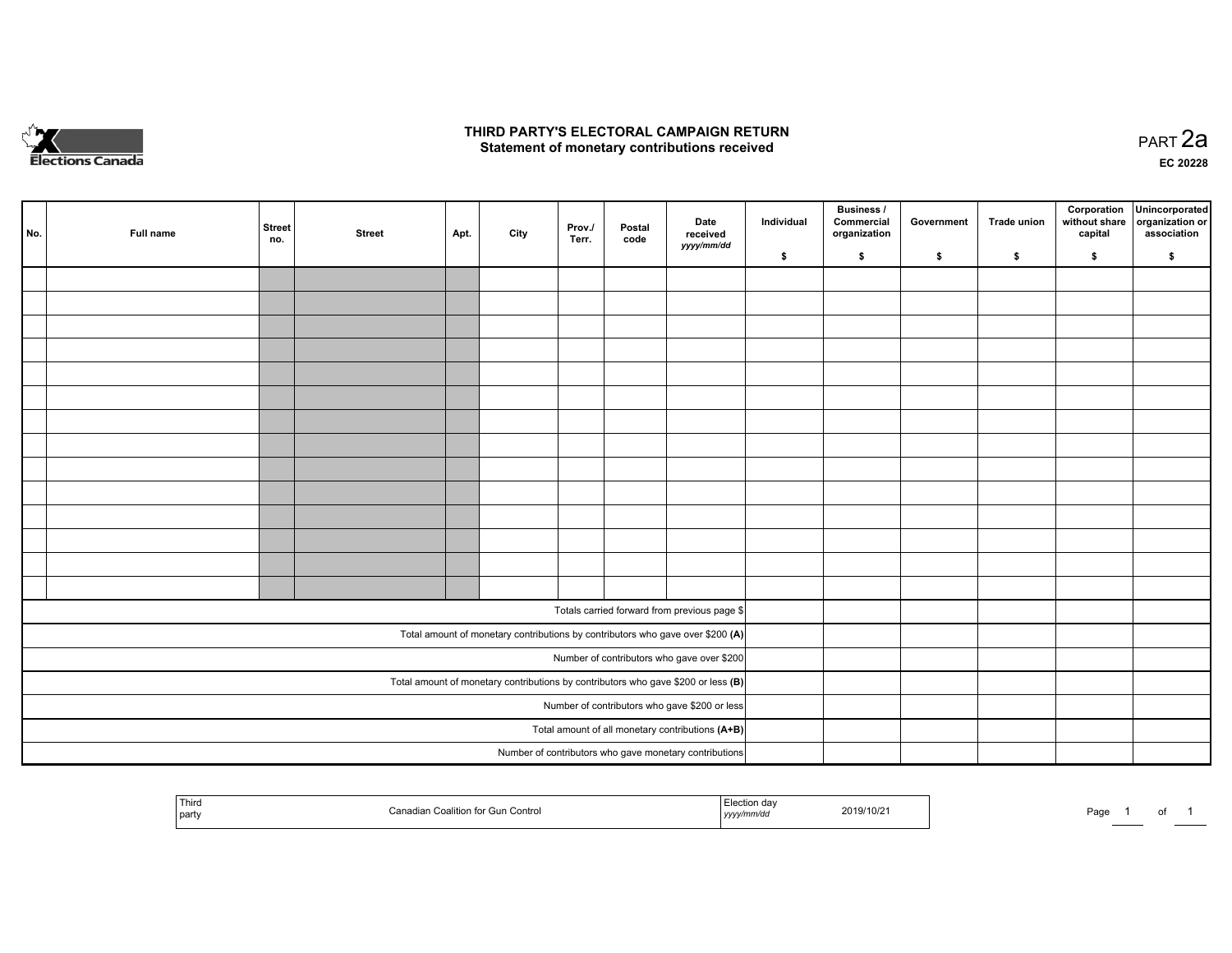

## **THIRD PARTY'S ELECTORAL CAMPAIGN RETURN**  THIRD PARTY'S ELECTORAL CAMPAIGN RETURN<br>Statement of non-monetary contributions received

of 1

| No. | Full name | Street<br>no.                                        | <b>Street</b> | Apt. | City | Prov./<br>Terr. | Postal<br>code | Date<br>received<br>yyyy/mm/dd                                                          | Individual | <b>Business /</b><br>Commercial<br>organization | Government | Trade union | Corporation<br>without share<br>capital | Unincorporated<br>organization or<br>association |
|-----|-----------|------------------------------------------------------|---------------|------|------|-----------------|----------------|-----------------------------------------------------------------------------------------|------------|-------------------------------------------------|------------|-------------|-----------------------------------------|--------------------------------------------------|
|     |           |                                                      |               |      |      |                 |                |                                                                                         | \$         | \$                                              | \$         | \$          | \$                                      | \$                                               |
|     |           |                                                      |               |      |      |                 |                |                                                                                         |            |                                                 |            |             |                                         |                                                  |
|     |           |                                                      |               |      |      |                 |                |                                                                                         |            |                                                 |            |             |                                         |                                                  |
|     |           |                                                      |               |      |      |                 |                |                                                                                         |            |                                                 |            |             |                                         |                                                  |
|     |           |                                                      |               |      |      |                 |                |                                                                                         |            |                                                 |            |             |                                         |                                                  |
|     |           |                                                      |               |      |      |                 |                |                                                                                         |            |                                                 |            |             |                                         |                                                  |
|     |           |                                                      |               |      |      |                 |                |                                                                                         |            |                                                 |            |             |                                         |                                                  |
|     |           |                                                      |               |      |      |                 |                |                                                                                         |            |                                                 |            |             |                                         |                                                  |
|     |           |                                                      |               |      |      |                 |                |                                                                                         |            |                                                 |            |             |                                         |                                                  |
|     |           |                                                      |               |      |      |                 |                |                                                                                         |            |                                                 |            |             |                                         |                                                  |
|     |           |                                                      |               |      |      |                 |                |                                                                                         |            |                                                 |            |             |                                         |                                                  |
|     |           |                                                      |               |      |      |                 |                |                                                                                         |            |                                                 |            |             |                                         |                                                  |
|     |           |                                                      |               |      |      |                 |                |                                                                                         |            |                                                 |            |             |                                         |                                                  |
|     |           |                                                      |               |      |      |                 |                |                                                                                         |            |                                                 |            |             |                                         |                                                  |
|     |           |                                                      |               |      |      |                 |                |                                                                                         |            |                                                 |            |             |                                         |                                                  |
|     |           |                                                      |               |      |      |                 |                |                                                                                         |            |                                                 |            |             |                                         |                                                  |
|     |           |                                                      |               |      |      |                 |                | Totals carried forward from previous page \$                                            |            |                                                 |            |             |                                         |                                                  |
|     |           |                                                      |               |      |      |                 |                | Total amount of non-monetary contributions by contributors who gave over \$200 (A)      |            |                                                 |            |             |                                         |                                                  |
|     |           |                                                      |               |      |      |                 |                | Number of contributors who gave over \$200                                              |            |                                                 |            |             |                                         |                                                  |
|     |           |                                                      |               |      |      |                 |                | Total amount of non-monetary contributions by contributors who gave \$200 or less $(B)$ |            |                                                 |            |             |                                         |                                                  |
|     |           | Number of contributors who gave \$200 or less        |               |      |      |                 |                |                                                                                         |            |                                                 |            |             |                                         |                                                  |
|     |           | Total amount of all non-monetary contributions (A+B) |               |      |      |                 |                |                                                                                         |            |                                                 |            |             |                                         |                                                  |
|     |           |                                                      |               |      |      |                 |                | Number of contributors who gave non-monetary contributions                              |            |                                                 |            |             |                                         |                                                  |
|     |           |                                                      |               |      |      |                 |                |                                                                                         |            |                                                 |            |             |                                         |                                                  |

| Third<br>party | Coalition for Gun<br><b>Pun Control</b><br>`anadiai | *on dav<br>неслог<br>2019/10/21<br>.<br>, , , , , , , | ۔ صدر<br>ayt:<br>and the control of the |
|----------------|-----------------------------------------------------|-------------------------------------------------------|-----------------------------------------|
|----------------|-----------------------------------------------------|-------------------------------------------------------|-----------------------------------------|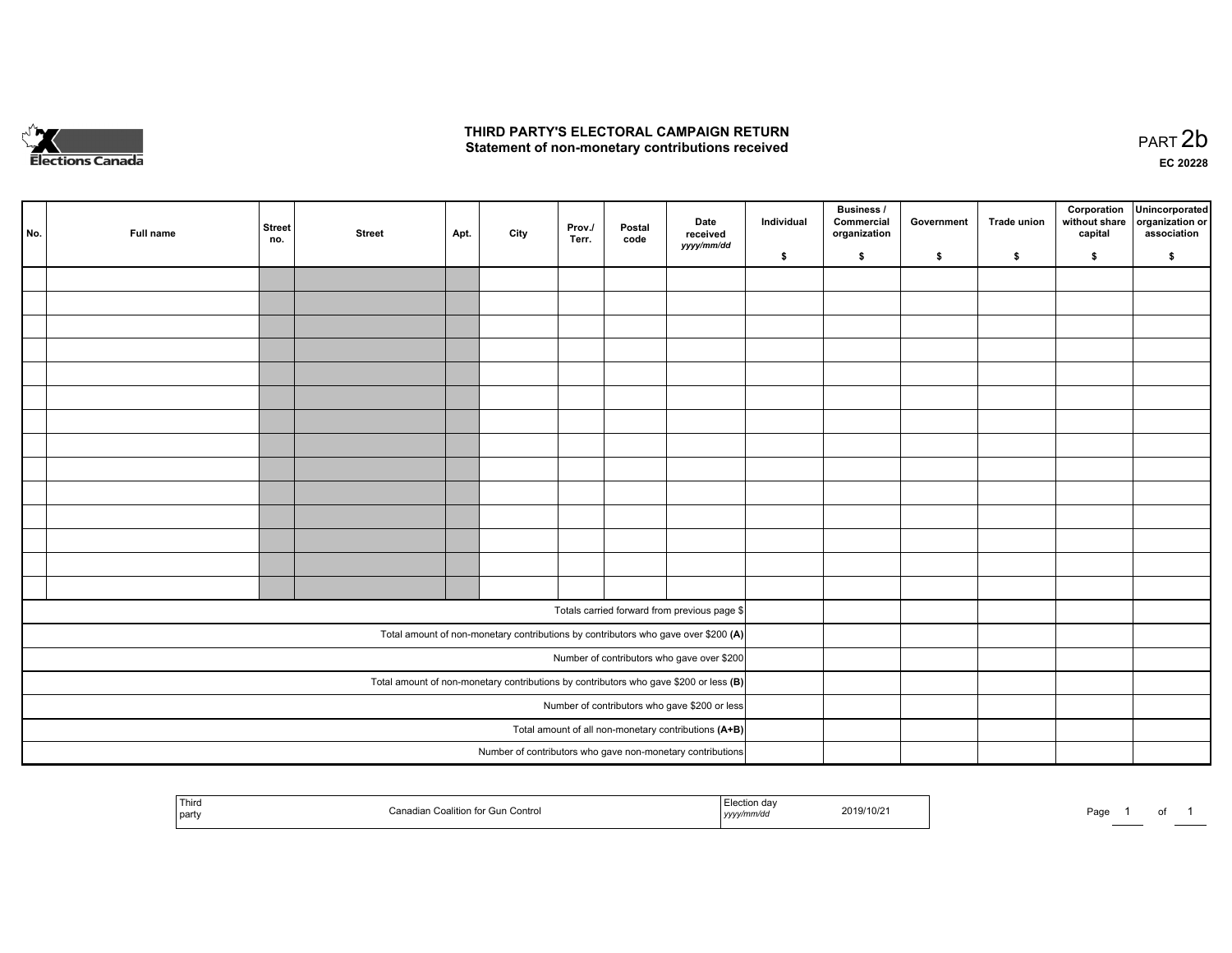

## **THIRD PARTY'S ELECTORAL CAMPAIGN RETURN STATE:** PRACT OF OPPRESS TO PART 2C STATE STATE STATE STATE STATE STATE STATE STATE STATE STATE STATE STATE STA<br>PART 2C Statement of operating loans received

**EC 20228**

| No. | Full name | <b>Street</b><br>no.            | <b>Street</b> | Apt. | City | Prov./<br>Terr. | Postal<br>code | Date<br>received                                                | Individual | <b>Business /</b><br>Commercial<br>organization | Government | <b>Trade union</b> | Corporation<br>capital | Unincorporated<br>without share   organization or<br>association |
|-----|-----------|---------------------------------|---------------|------|------|-----------------|----------------|-----------------------------------------------------------------|------------|-------------------------------------------------|------------|--------------------|------------------------|------------------------------------------------------------------|
|     |           |                                 |               |      |      |                 |                | yyyy/mm/dd                                                      | \$         | \$                                              | \$         | \$                 | \$                     | \$                                                               |
|     |           |                                 |               |      |      |                 |                |                                                                 |            |                                                 |            |                    |                        |                                                                  |
|     |           |                                 |               |      |      |                 |                |                                                                 |            |                                                 |            |                    |                        |                                                                  |
|     |           |                                 |               |      |      |                 |                |                                                                 |            |                                                 |            |                    |                        |                                                                  |
|     |           |                                 |               |      |      |                 |                |                                                                 |            |                                                 |            |                    |                        |                                                                  |
|     |           |                                 |               |      |      |                 |                |                                                                 |            |                                                 |            |                    |                        |                                                                  |
|     |           |                                 |               |      |      |                 |                |                                                                 |            |                                                 |            |                    |                        |                                                                  |
|     |           |                                 |               |      |      |                 |                |                                                                 |            |                                                 |            |                    |                        |                                                                  |
|     |           |                                 |               |      |      |                 |                |                                                                 |            |                                                 |            |                    |                        |                                                                  |
|     |           |                                 |               |      |      |                 |                |                                                                 |            |                                                 |            |                    |                        |                                                                  |
|     |           |                                 |               |      |      |                 |                |                                                                 |            |                                                 |            |                    |                        |                                                                  |
|     |           |                                 |               |      |      |                 |                |                                                                 |            |                                                 |            |                    |                        |                                                                  |
|     |           |                                 |               |      |      |                 |                |                                                                 |            |                                                 |            |                    |                        |                                                                  |
|     |           |                                 |               |      |      |                 |                |                                                                 |            |                                                 |            |                    |                        |                                                                  |
|     |           |                                 |               |      |      |                 |                |                                                                 |            |                                                 |            |                    |                        |                                                                  |
|     |           |                                 |               |      |      |                 |                | Totals carried forward from previous page \$                    |            |                                                 |            |                    |                        |                                                                  |
|     |           |                                 |               |      |      |                 |                | Total amount of loans by lenders who provided over \$200 (A)    |            |                                                 |            |                    |                        |                                                                  |
|     |           |                                 |               |      |      |                 |                | Number of lenders who provided over \$200                       |            |                                                 |            |                    |                        |                                                                  |
|     |           |                                 |               |      |      |                 |                | Total amount of loans by lenders who provided \$200 or less (B) |            |                                                 |            |                    |                        |                                                                  |
|     |           |                                 |               |      |      |                 |                | Number of lenders who provided \$200 or less                    |            |                                                 |            |                    |                        |                                                                  |
|     |           | Total amount of all loans (A+B) |               |      |      |                 |                |                                                                 |            |                                                 |            |                    |                        |                                                                  |
|     |           |                                 |               |      |      |                 |                | Number of all lenders who provided loans                        |            |                                                 |            |                    |                        |                                                                  |

| <sup>l</sup> Third<br>l partv | adian Coalition for Gun Control<br>$-$ | ,,,,,,,,<br>,,,,, | 9/10/2 | Page |  |
|-------------------------------|----------------------------------------|-------------------|--------|------|--|
|-------------------------------|----------------------------------------|-------------------|--------|------|--|

of 1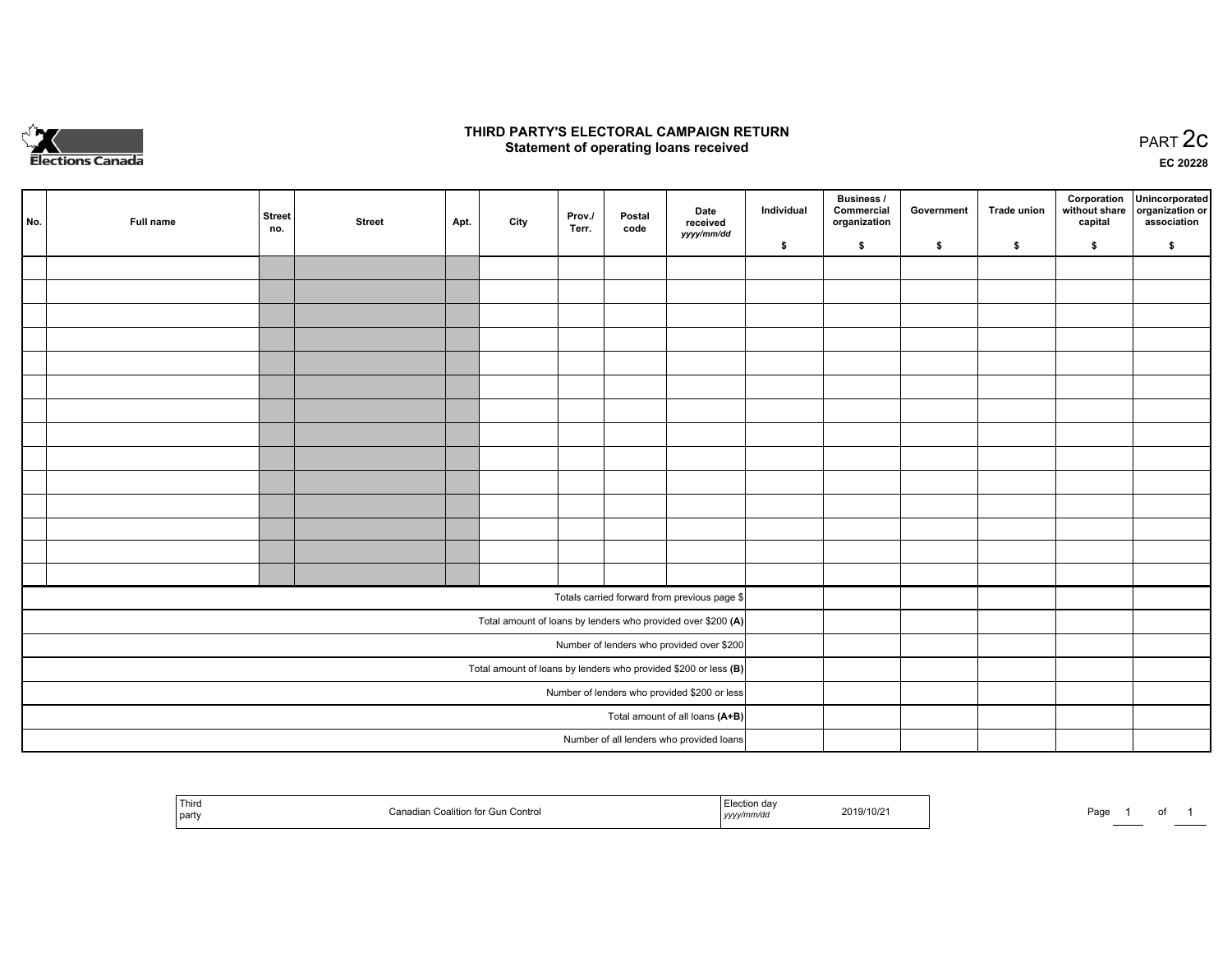

## **THIRD PARTY'S ELECTORAL CAMPAIGN RETURN S** ELECTORAL CAMPAIGN RETURN<br>Summary of inflows PART 2d

| No.   | Type of contributor / lender                    | <b>Monetary</b><br>contributions<br>(Part 2a) | Non-monetary<br>contributions<br>(Part 2b) | Loans<br>(Part 2c) | <b>Total</b> | Number of<br>contributors and<br>lenders |
|-------|-------------------------------------------------|-----------------------------------------------|--------------------------------------------|--------------------|--------------|------------------------------------------|
|       |                                                 | \$                                            | \$                                         | \$                 | \$           |                                          |
| 1.    | Individuals                                     |                                               |                                            |                    |              |                                          |
|       | 2. Businesses / Commercial organizations        |                                               |                                            |                    |              |                                          |
| 3.    | Governments                                     |                                               |                                            |                    |              |                                          |
|       | 4. Trade unions                                 |                                               |                                            |                    |              |                                          |
| 5.    | Corporations without share capital              |                                               |                                            |                    |              |                                          |
|       | 6. Unincorporated organizations or associations |                                               |                                            |                    |              |                                          |
|       | 7.   Total (items 1 to 6)                       |                                               |                                            |                    |              |                                          |
| Total |                                                 |                                               |                                            |                    |              |                                          |
|       | 8. Amount of third party's resources used       |                                               |                                            |                    |              |                                          |
|       | 9. Grand total (items $7$ and $8$ )             |                                               |                                            |                    |              |                                          |

| Third<br>party | Coalition for Gun Control<br>∴anad<br>ua | Election dav<br>yyyy/mm/da<br>,,,, | 2019/10/2 |
|----------------|------------------------------------------|------------------------------------|-----------|
|----------------|------------------------------------------|------------------------------------|-----------|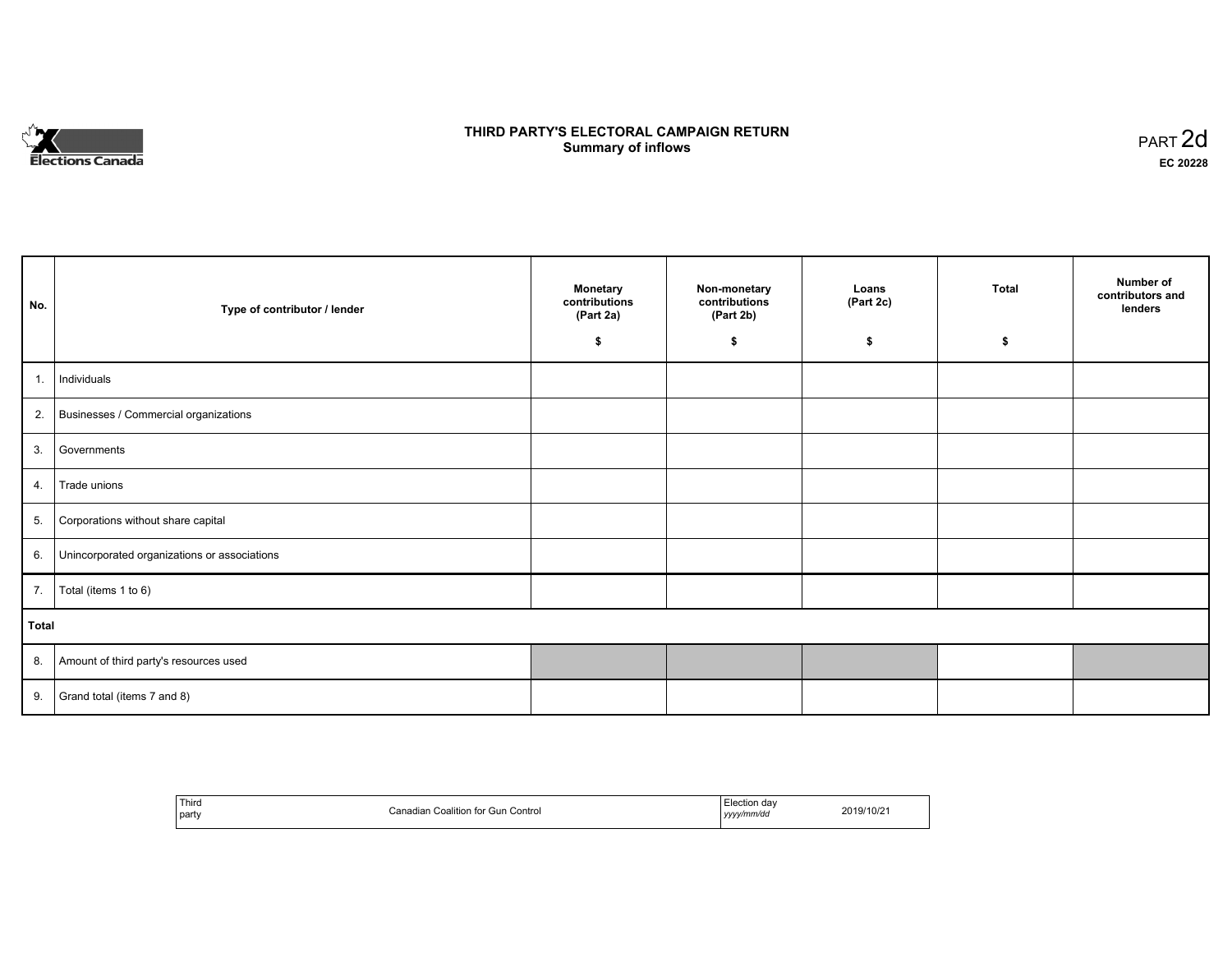

## **THIRD PARTY'S ELECTORAL CAMPAIGN RETURN Statement of expenses incurred for regulated activities that take place during the pre-election period**  *(Only applicable to a fixed-date general election)*

For a list of expense types, expense categories and expense subcategories, refer to Annex II in the Instructions.

| No.      | Date<br>incurred<br>yyyy/mm/dd | <b>ED Code</b><br>(if applicable) | Supplier | <b>Expense type</b> | Expense<br>category | Expense<br>subcategory | <b>Starting date</b><br>of activity,<br>advertisement<br>or survey<br>yyyy/mm/dd | Ending date<br>of activity,<br>advertisement<br>or survey<br>yyyy/mm/dd | Place of activity or<br>advertisement        | <b>Expense amount</b><br>\$ |
|----------|--------------------------------|-----------------------------------|----------|---------------------|---------------------|------------------------|----------------------------------------------------------------------------------|-------------------------------------------------------------------------|----------------------------------------------|-----------------------------|
|          |                                |                                   |          |                     |                     |                        |                                                                                  |                                                                         |                                              |                             |
|          |                                |                                   |          |                     |                     |                        |                                                                                  |                                                                         |                                              |                             |
|          |                                |                                   |          |                     |                     |                        |                                                                                  |                                                                         |                                              |                             |
|          |                                |                                   |          |                     |                     |                        |                                                                                  |                                                                         |                                              |                             |
|          |                                |                                   |          |                     |                     |                        |                                                                                  |                                                                         |                                              |                             |
|          |                                |                                   |          |                     |                     |                        |                                                                                  |                                                                         |                                              |                             |
|          |                                |                                   |          |                     |                     |                        |                                                                                  |                                                                         |                                              |                             |
|          |                                |                                   |          |                     |                     |                        |                                                                                  |                                                                         |                                              |                             |
|          |                                |                                   |          |                     |                     |                        |                                                                                  |                                                                         |                                              |                             |
|          |                                |                                   |          |                     |                     |                        |                                                                                  |                                                                         |                                              |                             |
|          |                                |                                   |          |                     |                     |                        |                                                                                  |                                                                         |                                              |                             |
|          |                                |                                   |          |                     |                     |                        |                                                                                  |                                                                         |                                              |                             |
|          |                                |                                   |          |                     |                     |                        |                                                                                  |                                                                         |                                              |                             |
|          |                                |                                   |          |                     |                     |                        |                                                                                  |                                                                         |                                              |                             |
|          |                                |                                   |          |                     |                     |                        |                                                                                  |                                                                         |                                              |                             |
|          |                                |                                   |          |                     |                     |                        |                                                                                  |                                                                         |                                              |                             |
|          |                                |                                   |          |                     |                     |                        |                                                                                  |                                                                         |                                              |                             |
|          |                                |                                   |          |                     |                     |                        |                                                                                  |                                                                         | Totals carried forward from previous page \$ |                             |
| Total \$ |                                |                                   |          |                     |                     |                        |                                                                                  |                                                                         |                                              |                             |

| Third<br>  party | Contro<br>1.711 | ı dav<br>2019/10/2<br>unvar.<br>the contract of the contract of the contract of the contract of the contract of<br>,,,,, | Door<br>ʻay |
|------------------|-----------------|--------------------------------------------------------------------------------------------------------------------------|-------------|
|------------------|-----------------|--------------------------------------------------------------------------------------------------------------------------|-------------|

PART 3a **EC 20228**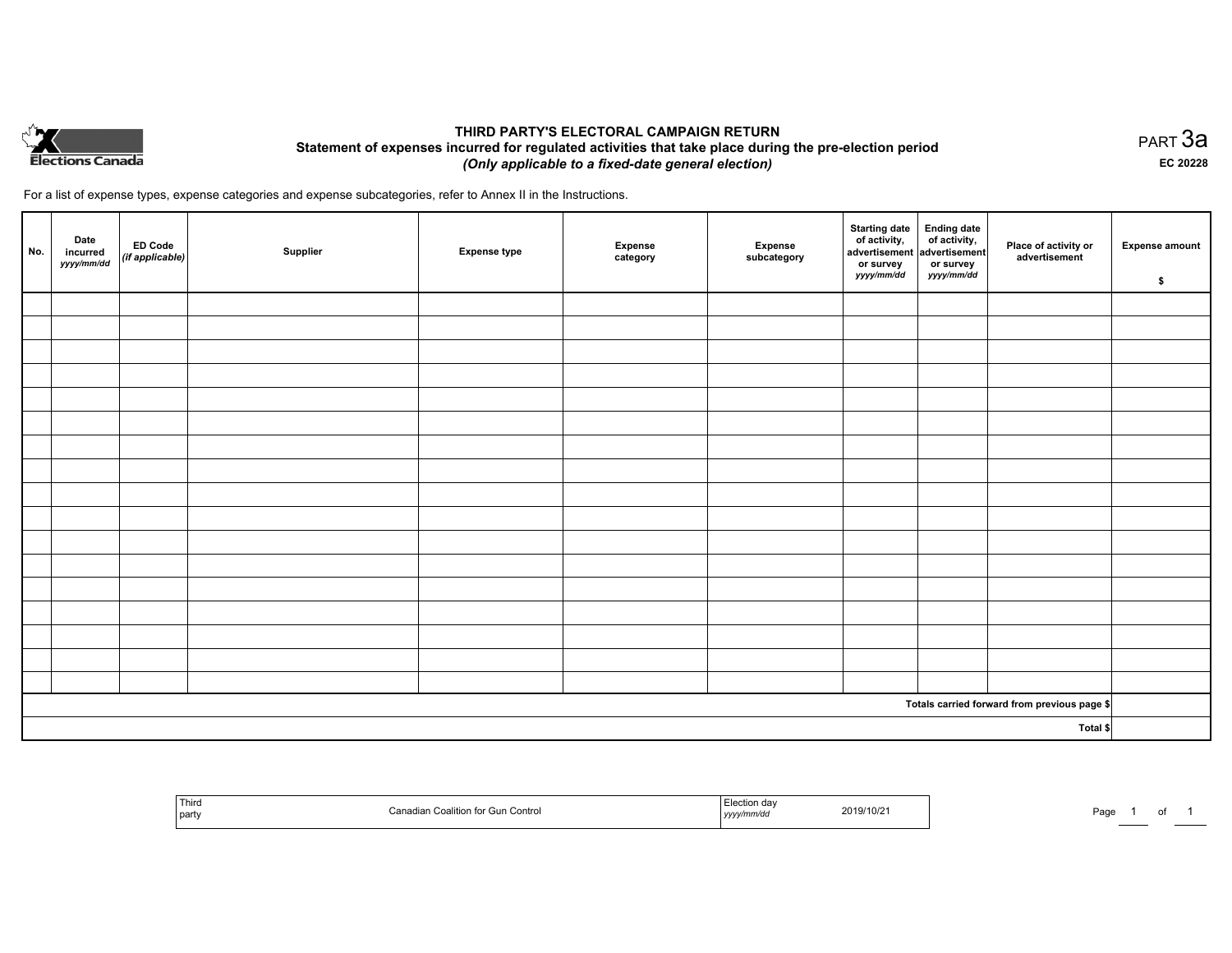

# **THIRD PARTY'S ELECTORAL CAMPAIGN RETURN Statement of expenses incurred for regulated activities that take place during the election period**<br>PART  $3\mathsf{b}$

**EC 20228**

For a list of expense types, expense categories and expense subcategories, refer to Annex II in the Instructions.

| No.                                          | Date<br>incurred<br>yyyy/mm/dd | ED Code<br>(if applicable) | Supplier | <b>Expense type</b> | Expense<br>category | Expense<br>subcategory | Starting date Ending date<br>of activity, of activity,<br>advertisement advertisement<br>or survey<br>yyyy/mm/dd | or survey<br>yyyy/mm/dd | Place of activity or<br>advertisement | <b>Expense amount</b><br>\$ |
|----------------------------------------------|--------------------------------|----------------------------|----------|---------------------|---------------------|------------------------|------------------------------------------------------------------------------------------------------------------|-------------------------|---------------------------------------|-----------------------------|
|                                              |                                |                            |          |                     |                     |                        |                                                                                                                  |                         |                                       |                             |
|                                              |                                |                            |          |                     |                     |                        |                                                                                                                  |                         |                                       |                             |
|                                              |                                |                            |          |                     |                     |                        |                                                                                                                  |                         |                                       |                             |
|                                              |                                |                            |          |                     |                     |                        |                                                                                                                  |                         |                                       |                             |
|                                              |                                |                            |          |                     |                     |                        |                                                                                                                  |                         |                                       |                             |
|                                              |                                |                            |          |                     |                     |                        |                                                                                                                  |                         |                                       |                             |
|                                              |                                |                            |          |                     |                     |                        |                                                                                                                  |                         |                                       |                             |
|                                              |                                |                            |          |                     |                     |                        |                                                                                                                  |                         |                                       |                             |
|                                              |                                |                            |          |                     |                     |                        |                                                                                                                  |                         |                                       |                             |
|                                              |                                |                            |          |                     |                     |                        |                                                                                                                  |                         |                                       |                             |
|                                              |                                |                            |          |                     |                     |                        |                                                                                                                  |                         |                                       |                             |
|                                              |                                |                            |          |                     |                     |                        |                                                                                                                  |                         |                                       |                             |
|                                              |                                |                            |          |                     |                     |                        |                                                                                                                  |                         |                                       |                             |
|                                              |                                |                            |          |                     |                     |                        |                                                                                                                  |                         |                                       |                             |
|                                              |                                |                            |          |                     |                     |                        |                                                                                                                  |                         |                                       |                             |
|                                              |                                |                            |          |                     |                     |                        |                                                                                                                  |                         |                                       |                             |
|                                              |                                |                            |          |                     |                     |                        |                                                                                                                  |                         |                                       |                             |
| Totals carried forward from previous page \$ |                                |                            |          |                     |                     |                        |                                                                                                                  |                         |                                       |                             |
| Total \$                                     |                                |                            |          |                     |                     |                        |                                                                                                                  |                         |                                       |                             |

| Third<br>≏oalition for Gun Control<br>Coalition<br>  party | Election dav<br>2019/10/21<br>,,,,,,,<br>, <i>y y y .</i> | Page |  |  |
|------------------------------------------------------------|-----------------------------------------------------------|------|--|--|
|------------------------------------------------------------|-----------------------------------------------------------|------|--|--|